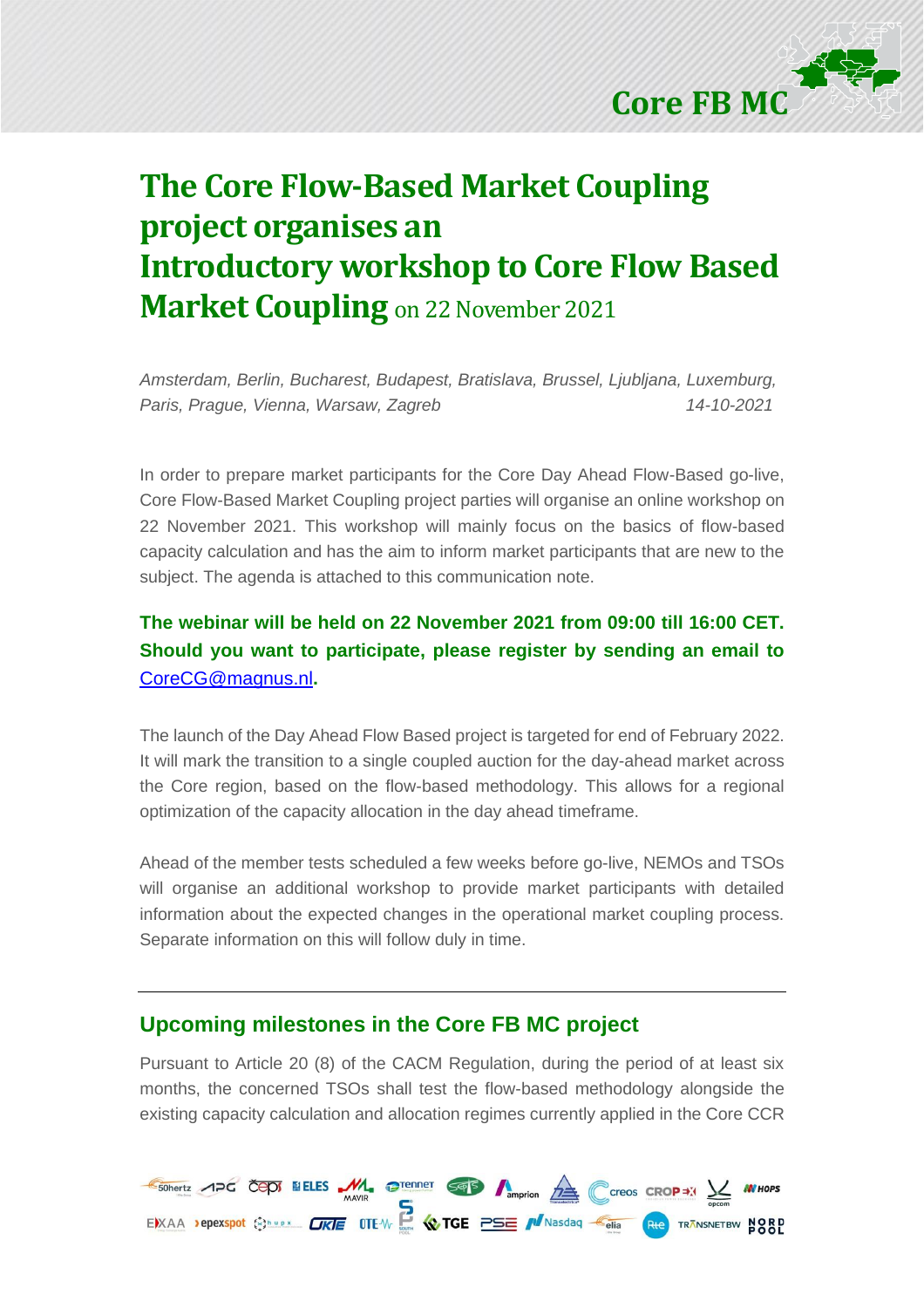

and enable market participants to adapt to any change in the capacity calculation. This testing phase, the so-called External Parallel Run, has started in November 2020 and is planned to last until go live of Core Flow Based Market Coupling.

The formal go-live decision with the exact date will be taken several weeks in advance.

#### **Communication channels Core project**

Market participants who would like to follow closer the project development are invited to join the Core Consultative Group (CCG) by sending an email to [CoreCG@magnus.nl.](mailto:CoreCG@magnus.nl) The participants of the Core Consultative Group will receive regular information, and invitations to teleconferences and meetings.

Next to the CCG a Question & Answer Forum for the Core FB MC project is currently in use. The Forum is available under the Core FB MC section on the JAO website, i.e. [www.jao.eu.](http://www.jao.eu/) Project parties invite all market participants to use this Forum for their queries.

### **About the Day-Ahead Flow-Based Market Coupling project in the Core CCR**

The Core Flow-Based Market Coupling (Core FB MC) project develops and implements a flow-based day-ahead market coupling across the whole Core capacity calculation region (Core CCR) in the framework of the Single Day-Ahead Coupling (SDAC). The Core CCR consists of the bidding zone borders between the following EU Member States' bidding zones: Austria, Belgium, Croatia, the Czech Republic, France, Germany, Hungary, Luxemburg, the Netherlands, Poland, Romania, Slovakia and Slovenia.